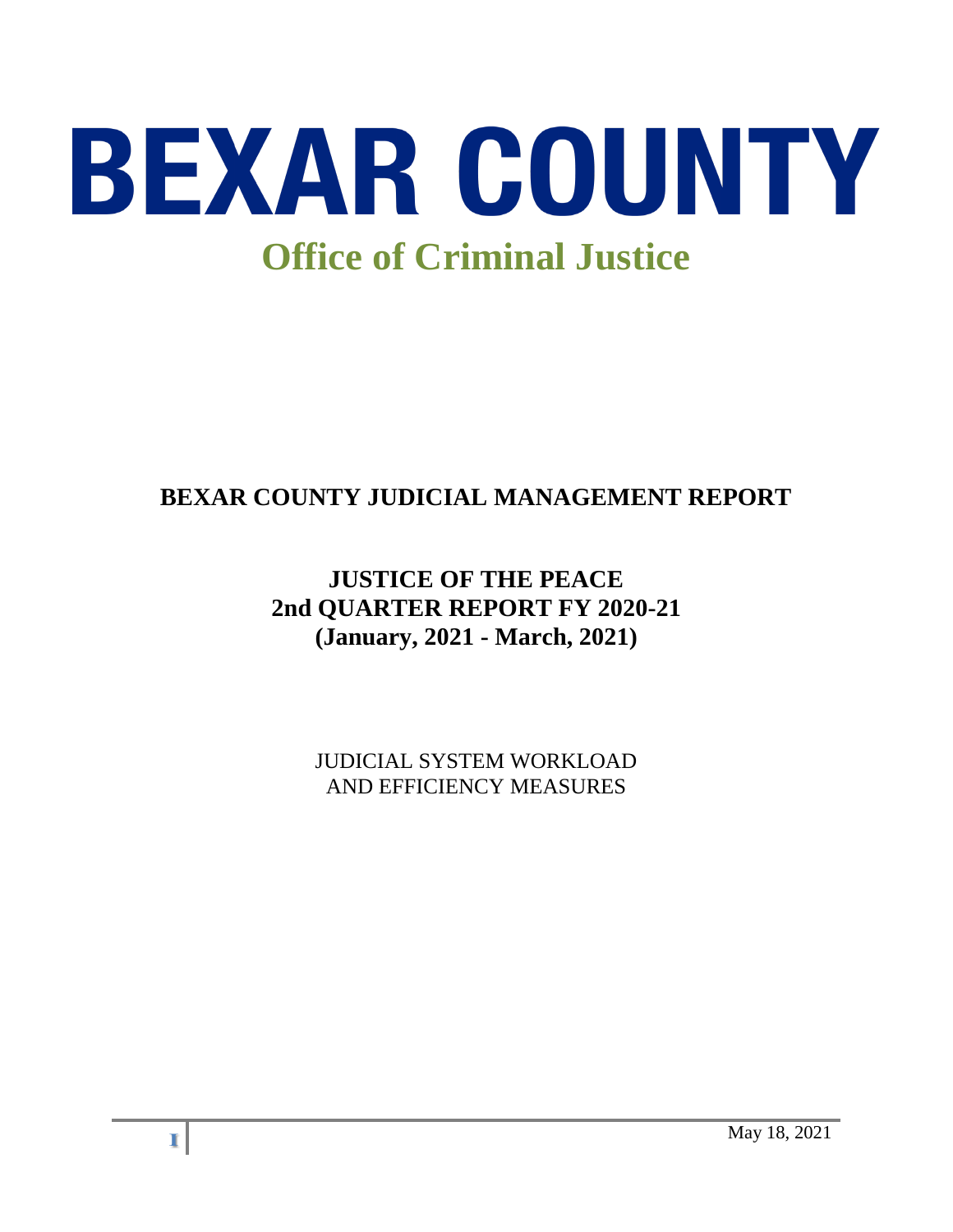#### **Brief Summary:**

This report covers FY 2020-2021 between the months of January and March (Quarter 2). The report only includes the Justices of the Peace in the Bexar County judicial system:

Between the months of January 2021 and March 2021, the following judges were in office:

| Precinct 1- | Place 1:<br>Place 2: | Judge Robert Tejeda<br>Judge Ciro Rodriguez |  |
|-------------|----------------------|---------------------------------------------|--|
| Precinct 2- | Place 1:             | Judge Roberto A Vazquez                     |  |
| Precinct 3- | Place 1:             | Judge Jeff Wentworth                        |  |
| Precinct 4- | Place 1:             | Judge Rogelio Lopez                         |  |

This report focuses on the following three measures and shows how the individual precincts performed relative to each other.

Measure 1: Cost per Disposition Measure 2: Clearance Rate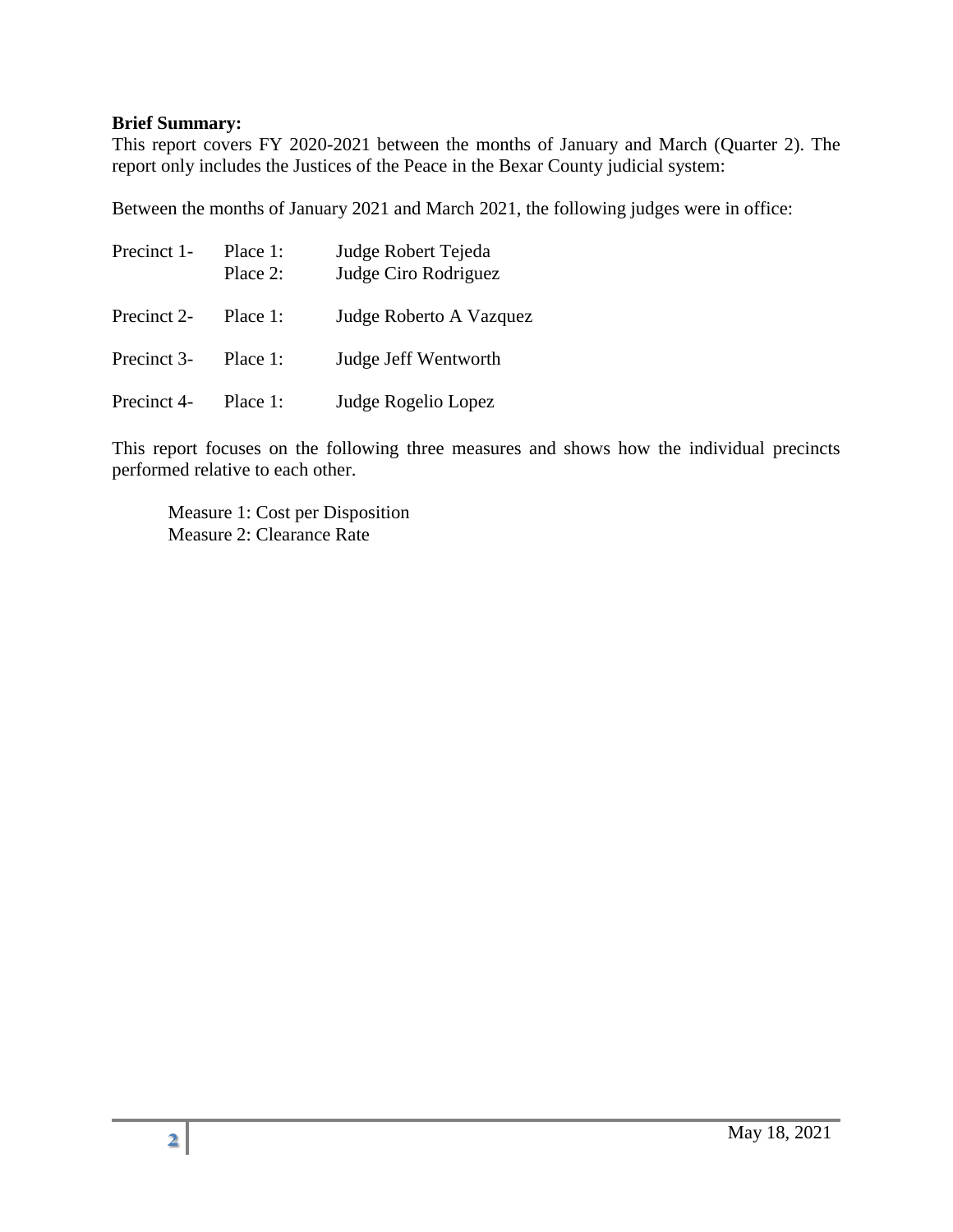## **Measure 1: Net Cost per Disposition**

**Definition:** The net cost of disposing of a single case.

**Analysis and Interpretation:** The following graph and table show a precinct-by-precinct comparison of Net Cost per Disposition based on 2nd Quarter FY 2020-21 data. Precincts are listed in order of the least to the most net cost per disposition. The last chart displays a comparison of the Cost per Disposition by Precinct for the past 5 quarters.

#### **2nd Qtr. FY 2020-21 Net Cost per Disposition**

| <b>Court</b>               |           | <b>Total Quarter Revenue</b> | <b>Total Quarter Expenses   Net Cost</b> |                       |       | <b>Total Cases Disposed   Net Cost per Disposition</b> |
|----------------------------|-----------|------------------------------|------------------------------------------|-----------------------|-------|--------------------------------------------------------|
| Pct. 1 Place 1             | Tejeda    | \$1,011,431.09               | \$190,844.60                             | ( \$820, 586.49]      | 7152  | (S114.74)                                              |
| Pct. 1 Place 2             | Rodriguez | \$284,179.96                 | \$190,844.60                             | $($ \$93,335.36) $ $  | 1297  | ( \$71.96)                                             |
| <b>Subtotal Precinct 1</b> |           | \$1,295,611.05               | \$381,689.20                             | (5913, 921.85)        | 8449  | ( \$186.70)                                            |
| Pct. 2 Place 1             | Vazquez   | \$568,286.54                 | \$172,369.23                             | $($ \$395,917.31) $ $ | 4799  | (\$82.50)                                              |
| <b>Subtotal Precinct 2</b> |           | \$568,286.54                 | \$172,369.23                             | ( \$395, 917.31]      | 4799  | ( \$82.50)                                             |
| Pct. 3 Place 1             | Wentworth | \$463,808.37                 | \$115,155.67                             | $($ \$348,652.71) $ $ | 3026  | (\$115.22)                                             |
| <b>Subtotal Precinct 3</b> |           | \$463,808.37                 | \$115,155.67                             | ( \$348, 652.71]      | 3026  | ( \$115.22)                                            |
| Pct. 4 Place 1             | Lopez     | \$723,001.69                 | \$171,710.40                             | ( \$551, 291.29]      | 5712  | (\$96.51)                                              |
| <b>Subtotal Precinct 4</b> |           | \$723,001.69                 | \$171,710.40                             | ( \$551, 291.29]      | 5712  | ( \$96.51)                                             |
| <b>Court Wide Total</b>    |           | \$3,050,707.65               | \$840,924.50                             | ( \$2,209,783.16)     | 21986 | ( \$480.93]                                            |



*Note: The Budgetary costs for Precinct 2, 3 or 4 are not separated by each Justice of the Peace; the cost was divided equally between Justices of the Peace in each Precinct to calculate the cost per disposition.*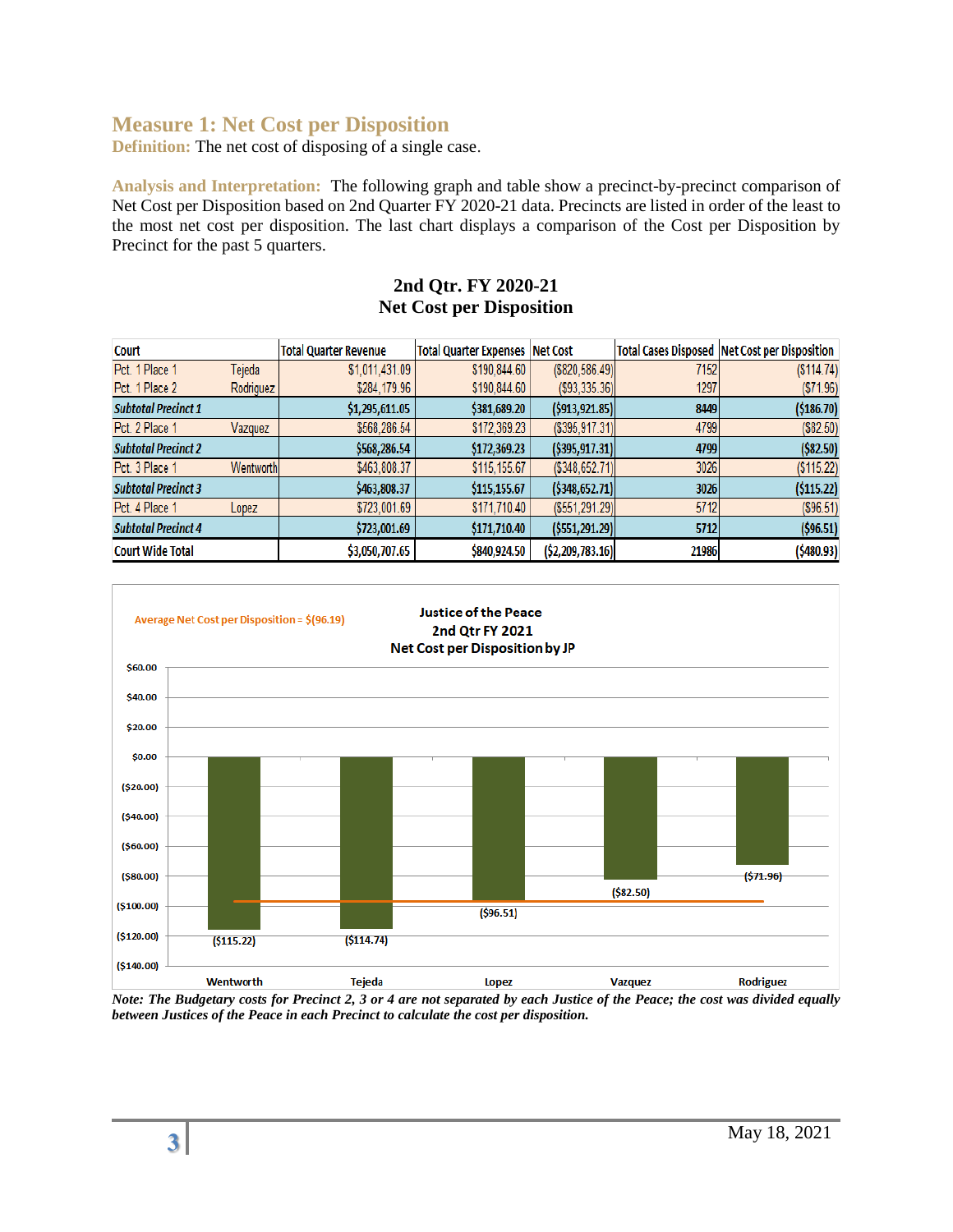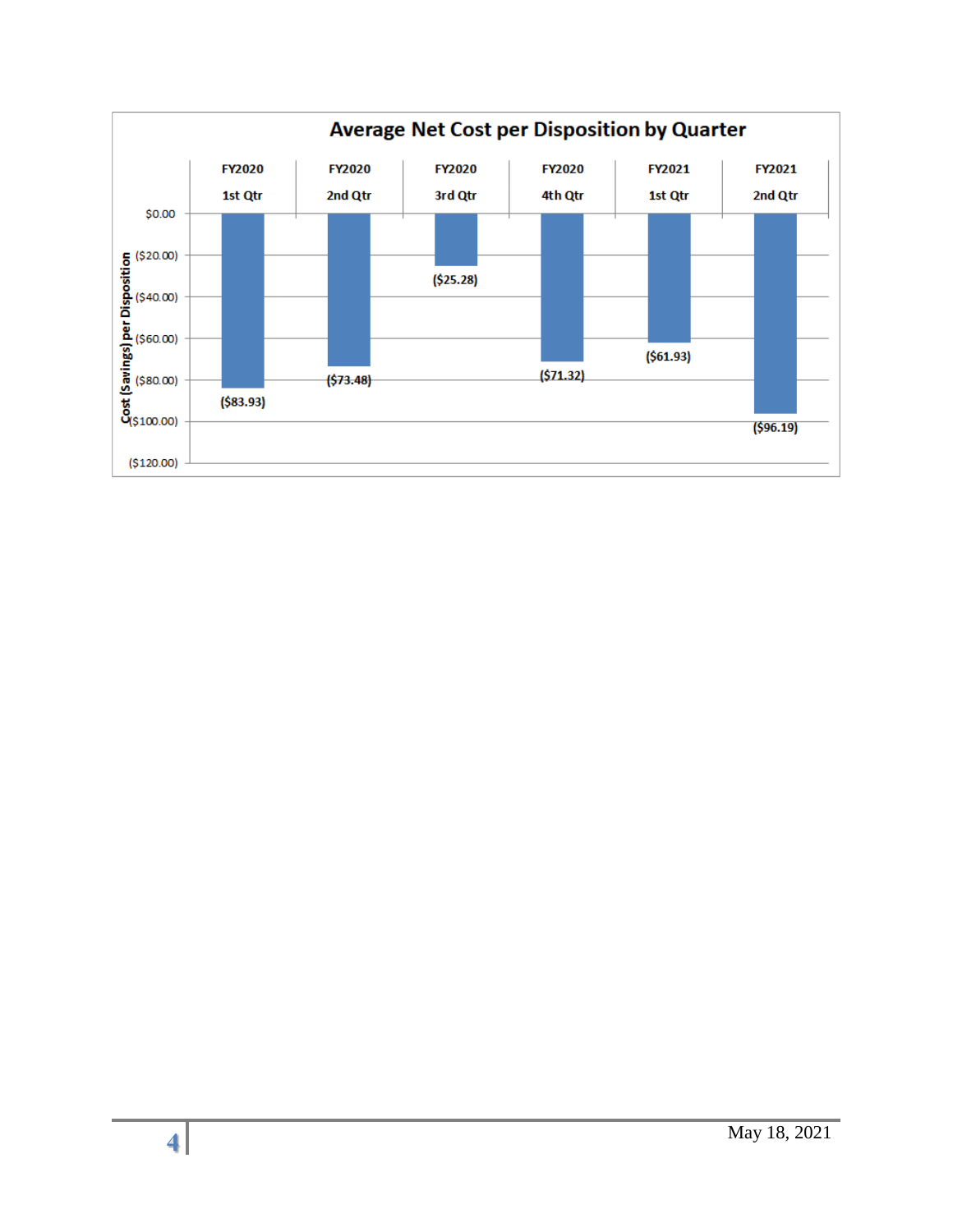#### **Measure 2: Clearance Rates**

**Definition:** The number of disposed cases as a percentage of the number of incoming cases.

**Analysis and Interpretation:** The clearance rate is a measure of the incoming cases a precinct receives monthly compared to the total cases disposed that month. This measure portrays the Precinct's ability to balance current caseload and incoming cases. A clearance rate of 100% represents a precinct that is currently maintaining the status quo. Above 100% represents a precinct that is disposing of more cases than it is receiving. Below 100% represents a precinct that is disposing of fewer cases than it is receiving. This measure is helpful in making case management decisions that will assist in the reduction of backlog.

Several graphs are displayed below.

- 1. The first chart shows the clearance rate by Justice of the Peace from the highest combined clearance rate to the lowest.
- 2. The second chart shows the total incoming criminal and civil cases for the quarter for each Justice of the Peace, which indicates the incoming workload for the quarter
- 3. The third graph compares the number of total incoming cases received for the past five quarters.
- 4. The fourth graph displays total civil and criminal cases that were disposed by each Justice of the Peace during the quarter, which indicate the amount of case work that was produced for the quarter.
- 5. The fifth chart displays the details of the cases disposed by each of the full-time Justice of Peace during the quarter.
- 6. The sixth chart displays the details of the cases disposed by each of the part-time Justice of Peace during the quarter.
- 7. The seventh chart compares the number of total disposed cases for the past five quarters.
- 8. The eighth chart compares the combined criminal case clearance rates for the previous five quarters.

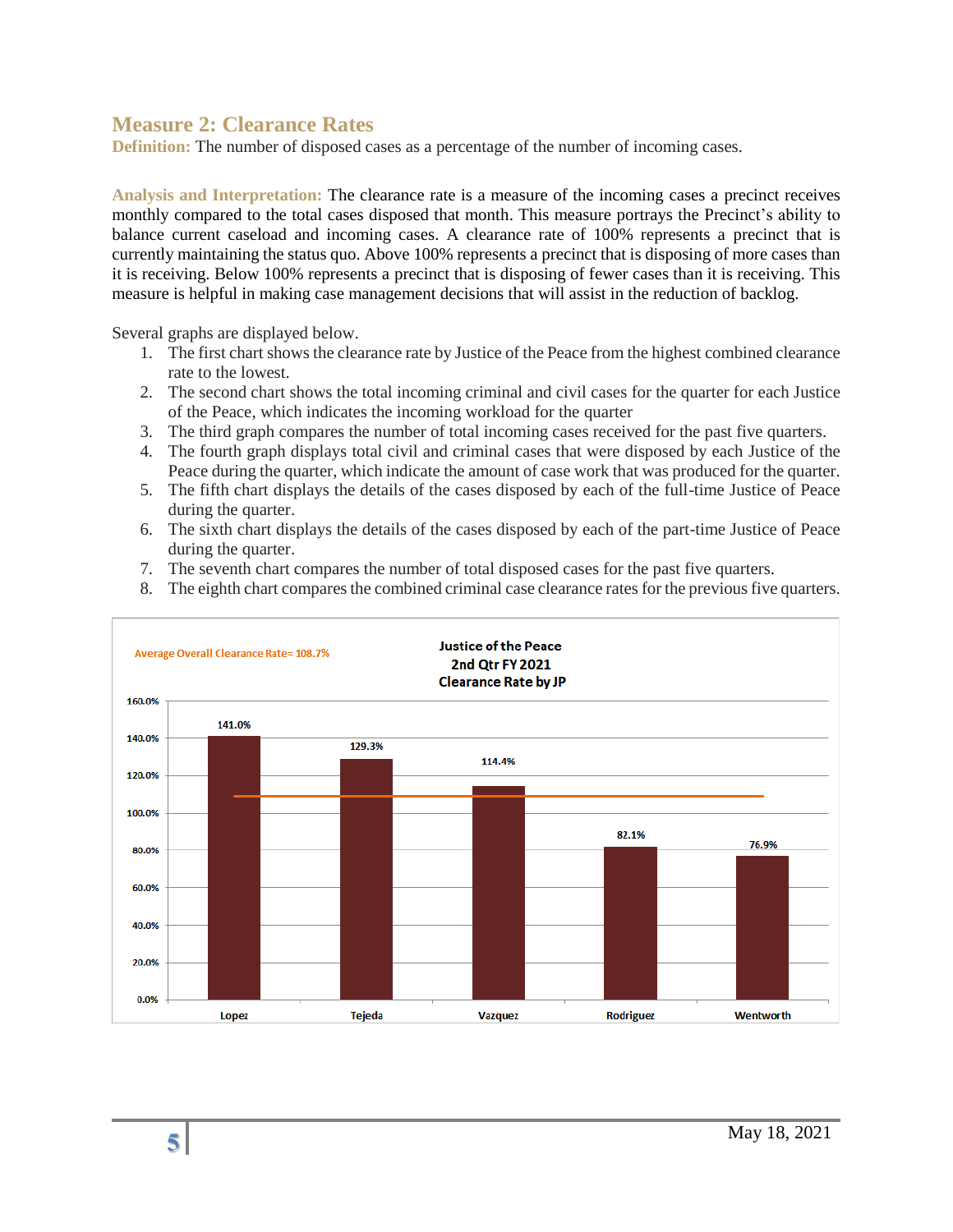

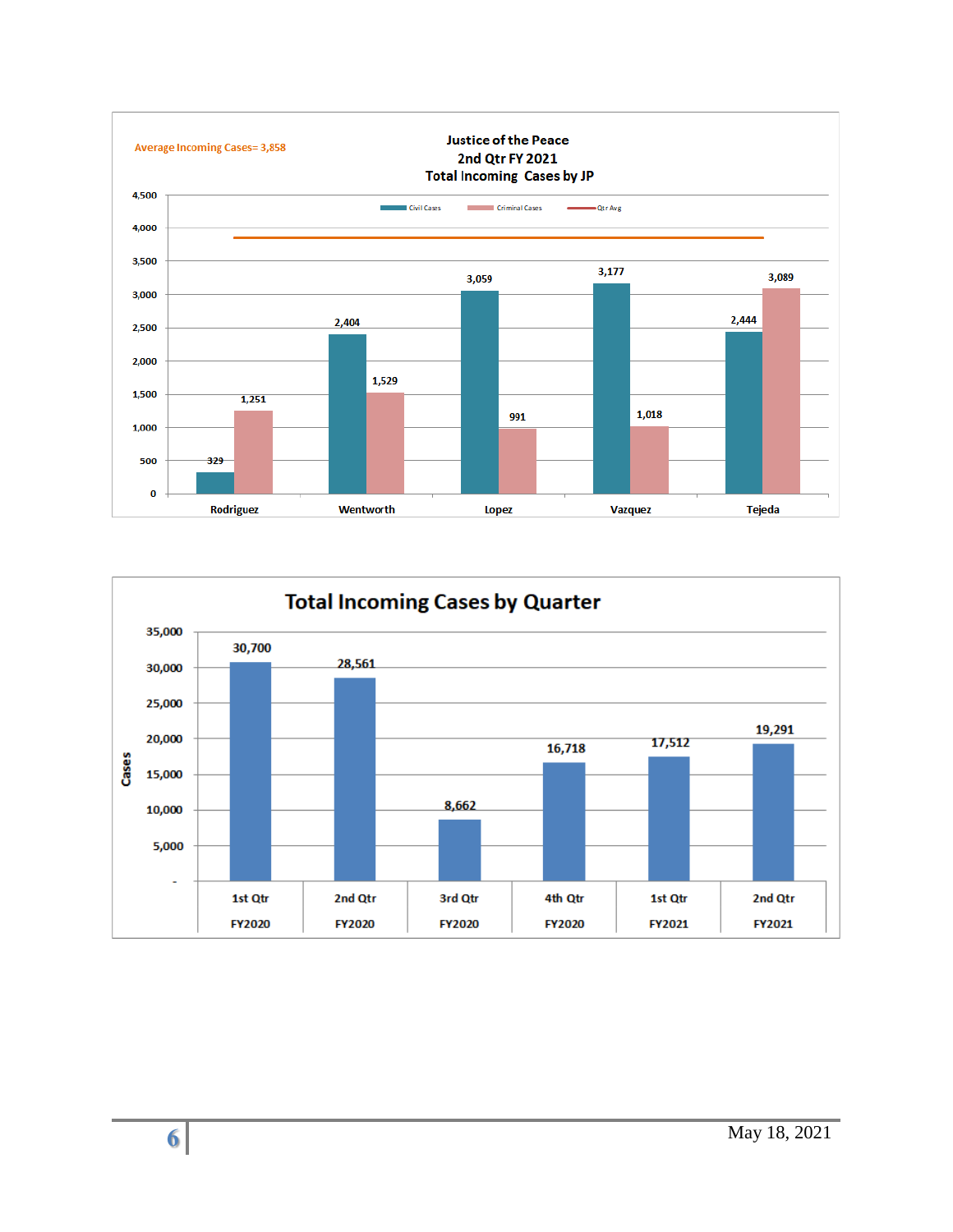

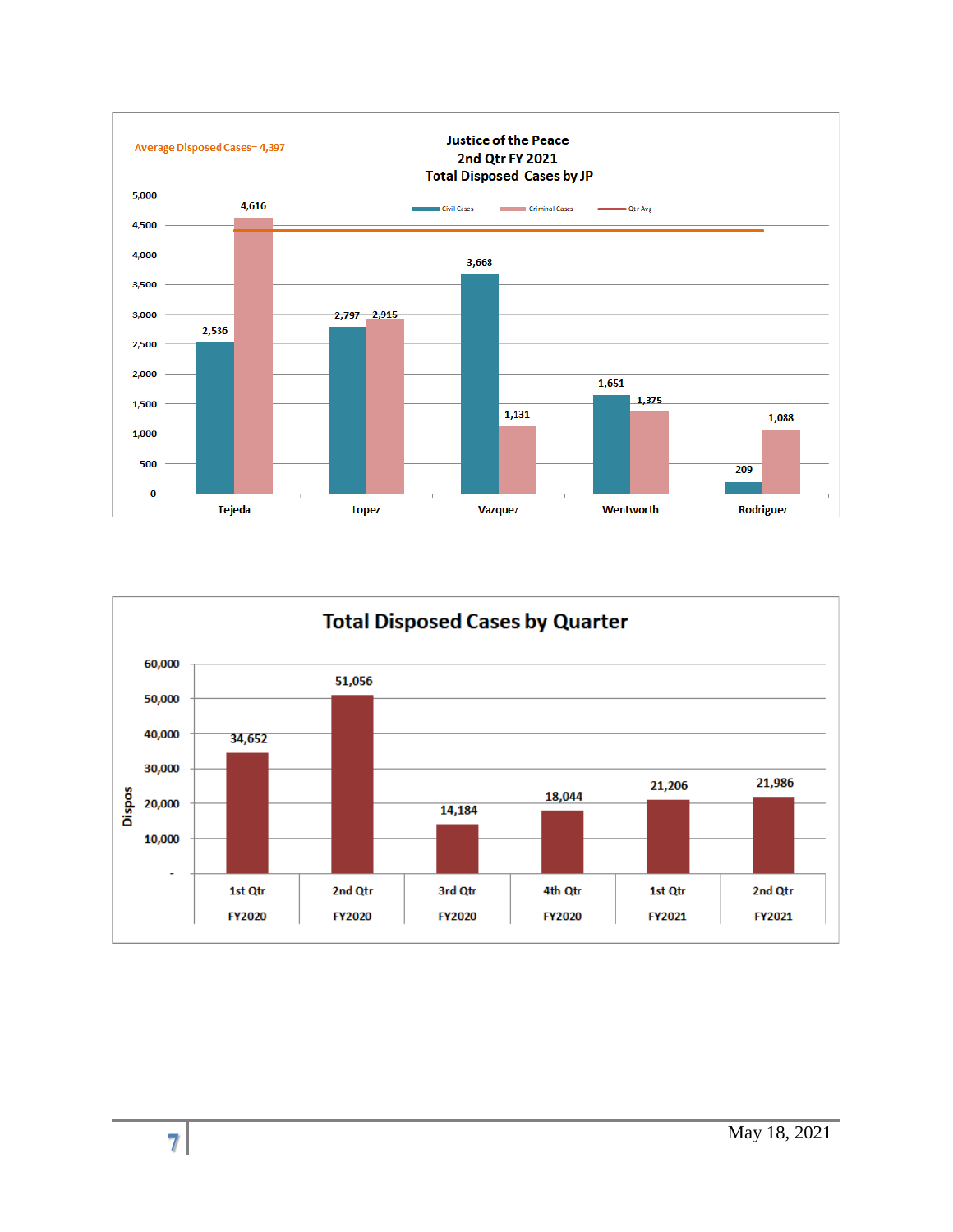